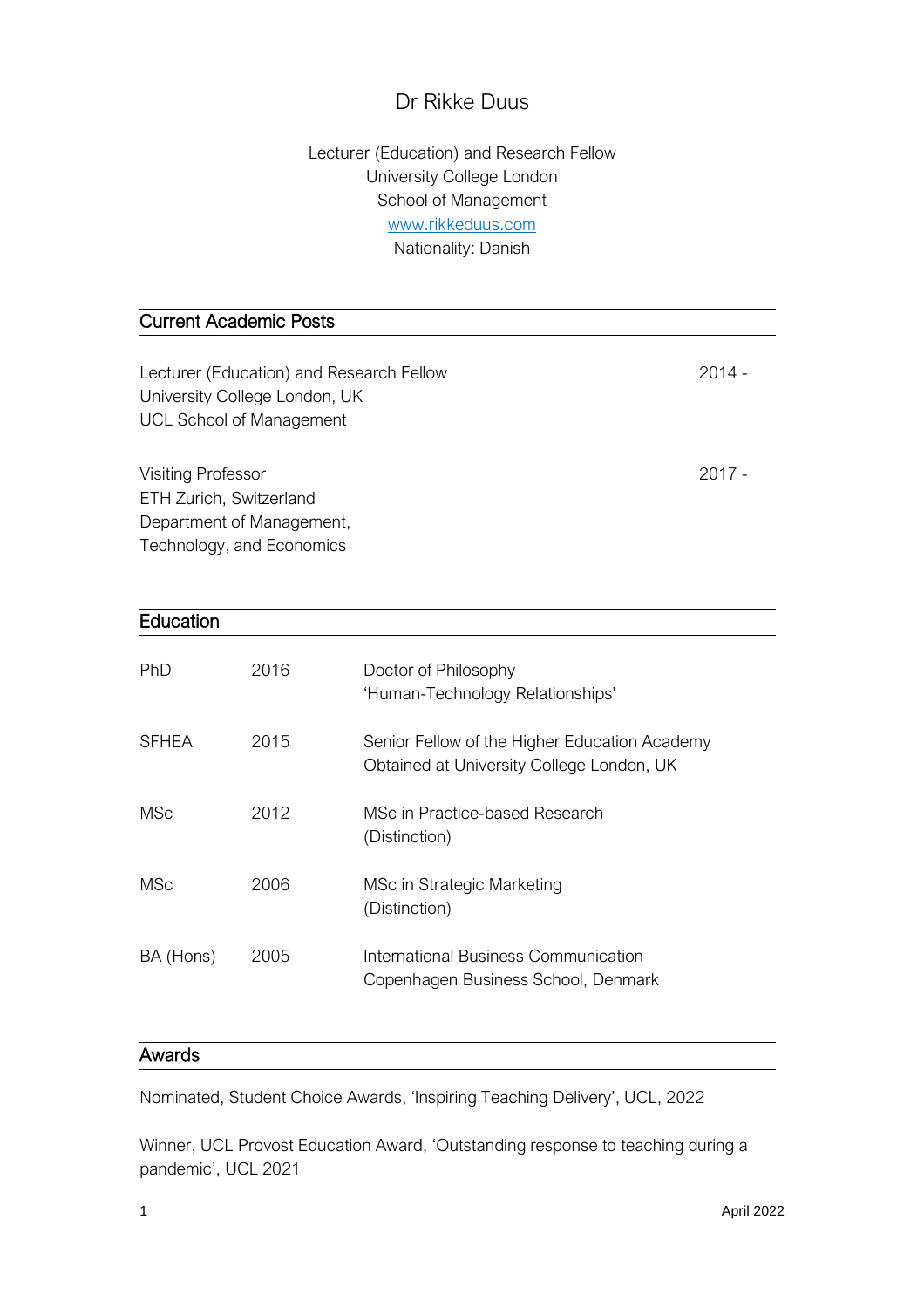Winner, UCL Faculty Education Award, 'Outstanding response to teaching during a pandemic', UCL 2021

Nominated, Student Choice Awards, 'Inspiring Teaching Delivery', UCL, 2021

Nominated, Student Choice Awards, 'Exceptional Feedback', UCL, 2020

Runner-up, 3 Minute Thesis Competition, University of Leicester, 2014

Winner, Vice Chancellor's Award for Excellence in International Engagement, 2013

Winner, Best PhD Presentation & Defense Award, University of Leicester, 2012

Nominated, Vice Chancellor's Award for Enhancing the Quality of the Student Experience and the Success of our Graduates, 2010

Nominated, Vice Chancellor's Award for Tutor of the Year, 2009

#### Research Areas

At the core of my research is a deep interest in how technology affects and influences the human experience. I am especially interested in how strategic decision-makers in organizations adapt their practices to respond to new digital opportunities; how digital technologies facilitate the emergence of inter- and intra-industry collaborative networks; how complex digital ecosystems require new types of mindsets; and the 'darker sides' of data accumulation and surveillance.

- Digital transformation and strategizing approaches
- Organizational co-creation and value acceleration
- Resistance and reframing of the digital experience
- Data-driven behaviors and decision-making
- New-age mindsets for complex ecosystems

#### **Publications**

- Duus, R. and Cooray, M. (2022) The Power of Peers. Harvard Business Publishing Education. Forthcoming.
- Duus, R., Cooray, M., and Lilley, S. (2022) "Now You See Me, Now You Don't": How Digital Consumers Manage Their Online Visibility in Game-Like Conditions. Frontiers in Psychology – Human-Media Interaction.
- Cooray, M. and Duus, R. (2022) Digital as a Catalyst: Now is the time for business schools to transform. EFMD Global Focus.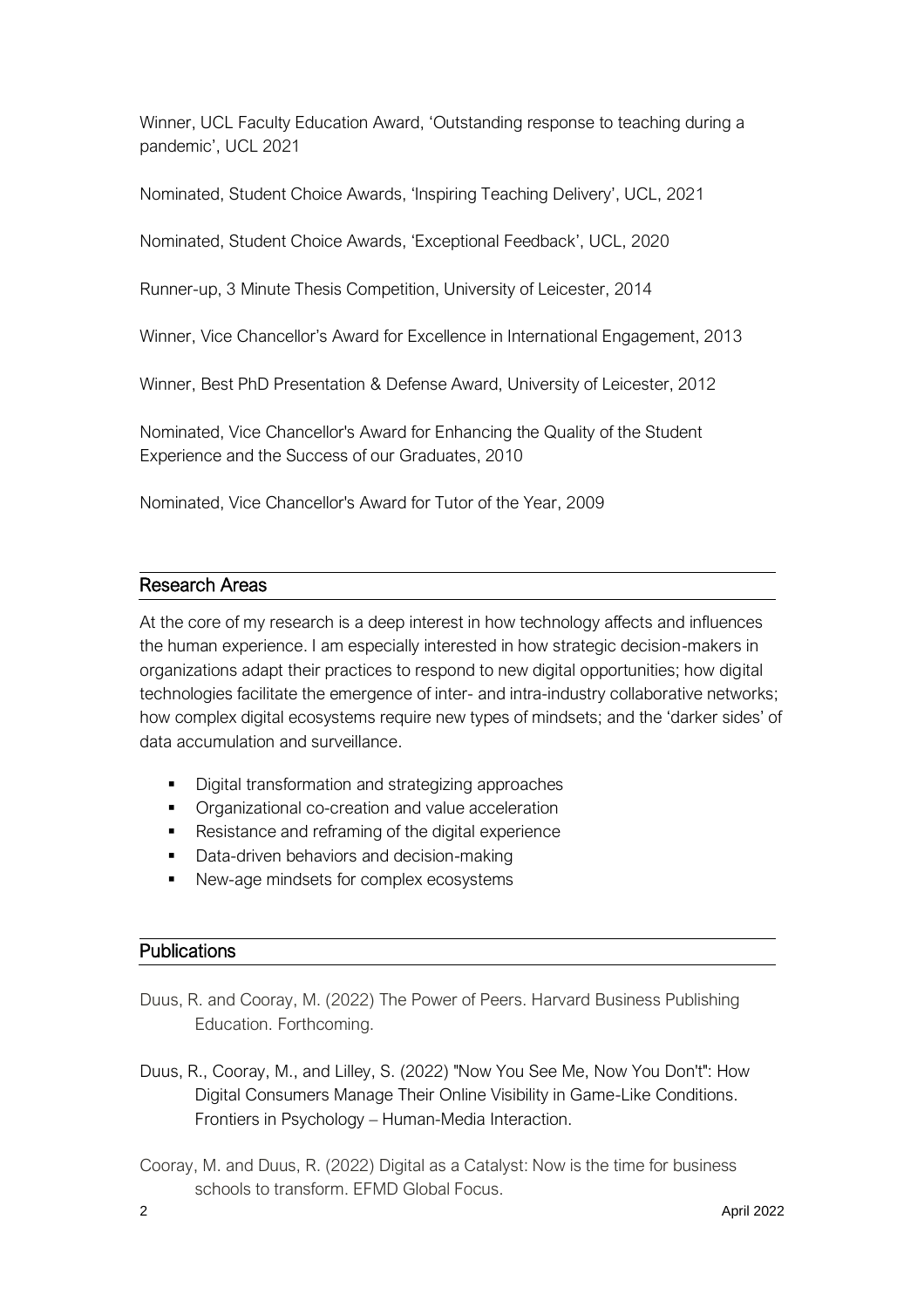- Cooray, M., Duus, R. and Sylvestersen, M. (2021) Veins and Wires: Reflections on UrbanTech Transformation. The European Business Review. September-October issue.
- Duus, R. (2021) Develop More Impactful Asynchronous Course Material. Harvard Business Publishing Education. January.
- Cooray, M. and Duus, R. (2020) Why Hackathons Aren't Just for Coders. Harvard Business Publishing Education. August.
- Cooray, M. and Duus, R. (2020) DVC Framework: Accelerating Digital Value Creation. The European Business Review, March-April issue.
- Duus, R., & Cooray, M. (2019) TRIP framework: re-thinking organisational competitiveness in digital spheres. The European Business Review. July-August issue.
- Duus, R., Cooray, M. and Page, N. (2018) Exploring human-tech hybridity at the intersection of extended cognition and distributed agency: a focus on selftracking devices. Frontiers in Psychology.
- Cooray, M. and Duus, R. (2018) Connected Cities: Driving digital transformation in complex ecosystems. The European Business Review, November-December issue.
- Duus, R. and Cooray, M. (2014) Together we Innovate: Cross-cultural teamwork through virtual platforms. Journal of Marketing Education, Vol. 26, No.3, pp. 244-257.
- Duus, R. (2013) Speak to the Leg: A post-Paralympic analysis of consumer-object relations, in E – European Advances in Consumer Research, eds. Gert Cornelissen, Elena Reutskaja, Ana Valenzuela: Association for Consumer Research.

#### Work-in-Progress

- Duus, R., Cooray, M. and Lilley, S. Exploring Privacy Boundaries Using a Story Completion Method. Data Collected and Analysis Initiated.
- Duus, R. and Cooray, M. Digital Learner Skills, Competences and Capabilities. Data Collected and Analysis Initiated.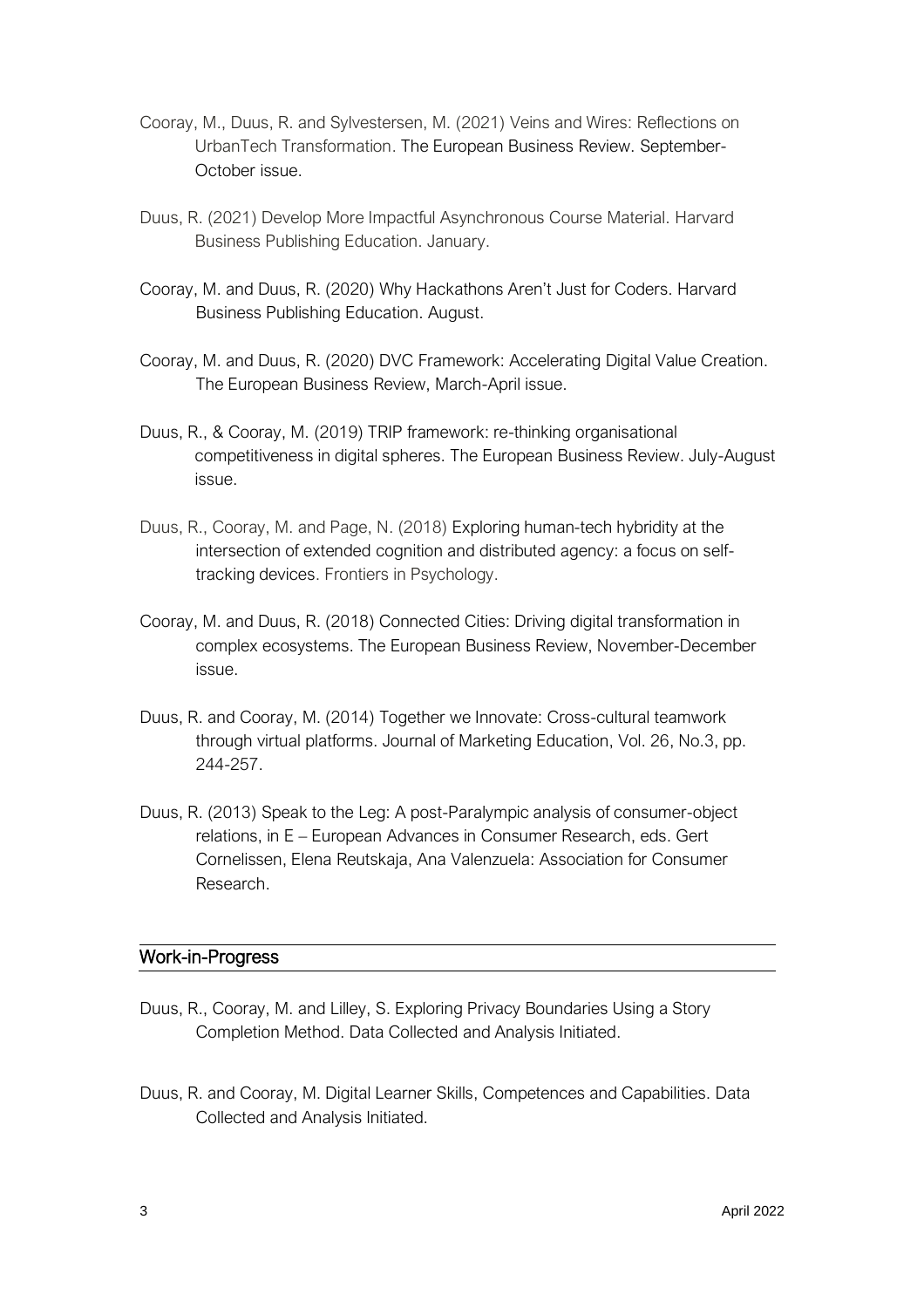### Conference Conferences and Proceedings

- Duus, R and Cooray, M. (2021) The Ultra Educator: Designing and Delivering Knowledge in Digital Spheres. EFMD EOCCS Learning Community Symposium – Digital as Mainstream? The Kick-Off presentation.
- Cooray, M. and Duus, R. (2021) The DigitalHack Methodology: Super-charged learning through digital collaboration. CABS Learning, Teaching & Student Experience conference.
- Duus, R. and Cooray, M. (2021) The 3Cs of Async: Educators as Creators, Curators and Connectors. CABS Learning, Teaching & Student Experience conference UCL Education Conference.
- Duus, R. (2021) The 3Cs in Action: From the classroom to the digital stage. UCL Teaching & Learning Conference.
- Cooray, M. and Duus, R. (2019) The Fallacy of Data-Driven Personalization: 'Data Will Never Know Me'. Proceedings of the Australia and New Zealand Marketing Academy Conference (ANZMAC), Wellington.
- Cooray, M. and Duus, R. (2018) Public-Private Collaboration to Drive Innovation in Cities. Australia and New Zealand Marketing Academy Conference (ANZMAC), Adelaide.
- Duus, R. (2018) Ctrl+Alt+Del? Using tech to create engaging assessments. UCL School of Management Teaching & Learning Forum.
- Duus, R., Cooray, M. and Page, N. (2016) Agentic technology: Exploring the influence of Fitbit activity tracker on consumer behavior. American Marketing Science Conference Orlando, USA, May 2016.
- Duus, R. (2015) Hybrid Learning: The 3-Hour Entrepreneurship Challenge. Teaching and Learning Forum, School of Management, UCL.
- Duus, R. Davies, A. and Saren, M. (2015) The Voice of the Leg: A re-theorisation of traditional consumer-object relations. 8th Workshop on Interpretive Consumer Research, University of Edinburgh, April.
- Duus, R. (2015) The 3-Hour Entrepreneurship Challenge. UCL Teaching & Learning Conference, University College London, UK.
- Duus, R., Davies, A. and Saren, M. (2014) Speak to the Leg: A post-Paralympic analysis and re-theorization of consumer-object relations. Proceedings of the 39th Macromarketing conference, Royal Holloway, July.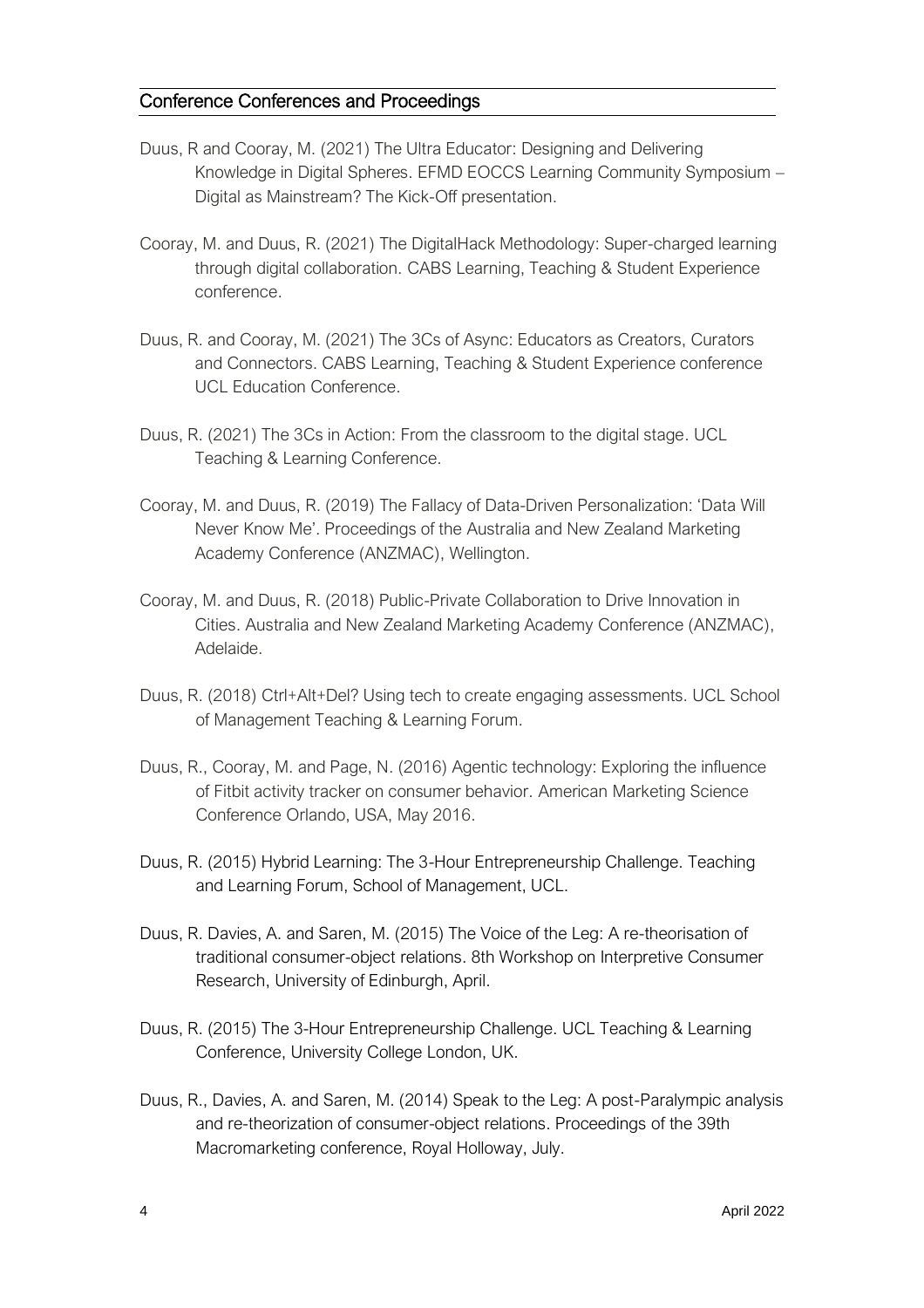- Duus, R. and Cooray, M. (2014) Biolabouring Consumers: Theorizing consumers' affective, relational and experiential work in online social networks. Hertfordshire Business School Research Conference, UK
- Duus, R., Cooray, M. and Davies, A. (2014) The Brand Misfits: Exploring paradoxical brand- resisting practices in social media. Proceedings of the Brands and Brand Relationships conference, Boston University, May.
- Duus, R. (2014) Marketing Beyond Borders: Introducing the Experiential Cross-cultural Exercise. ABS Teaching and Learning Conference, Aston Business School, UK.
- Duus, R. (2013) Speak to the Leg: A post-Paralympic analysis of consumer-object relations. European Conference of the Association for Consumer Research, IESE Barcelona.
- Duus, R and Cooray, M. (2013) Collaborating Across Borders: Together we innovate! Exploring Spaces for Learning, University of Central Florida, USA.
- Duus, R. and Cooray, M. (2012) Did we stop talking? The detrimental effects of online social networks on social relations. 30th Standing Conference on Organizational Symbolism, EAE Business School, Spain.
- Duus, R. (2011) International collaborations with Business and Marketing students. 7th International Blended Learning Conference, University of Hertfordshire, UK.
- Cooray, M. and Duus, R. (2011) Entrepreneurs forge ahead in chaos and uncertainty: The story of SMEs in Sri Lanka. Proceedings of the British Academy of Management conference, Aston Business School, September.
- Cooray, M. and Duus, R. (2011) Thriving in Chaos and Uncertainty: Business as usual for Sri Lankan entrepreneurial marketers. Proceedings of the Academy of Marketing conference, University of Liverpool, July.
- Cooray, M. and Duus, R. (2010) Convert, Defend and Acquire: Evaluating consumer preference through mindspace. Future Trends Conference, US.
- Duus, R. (2010) Knowledge Exchange through Collaborative Learning Communities. 5th International Blended Learning Conference, University of Hertfordshire, UK.
- Cooray, M. and Duus, R. (2010) Convert, Defend and Acquire: Evaluating consumer preference through brand mindspace. Global Brand Forum, Cass Business School, UK.
- Cooray, M. and Duus, R. (2010) Brand Mindspace: The final frontier for Filmarketers?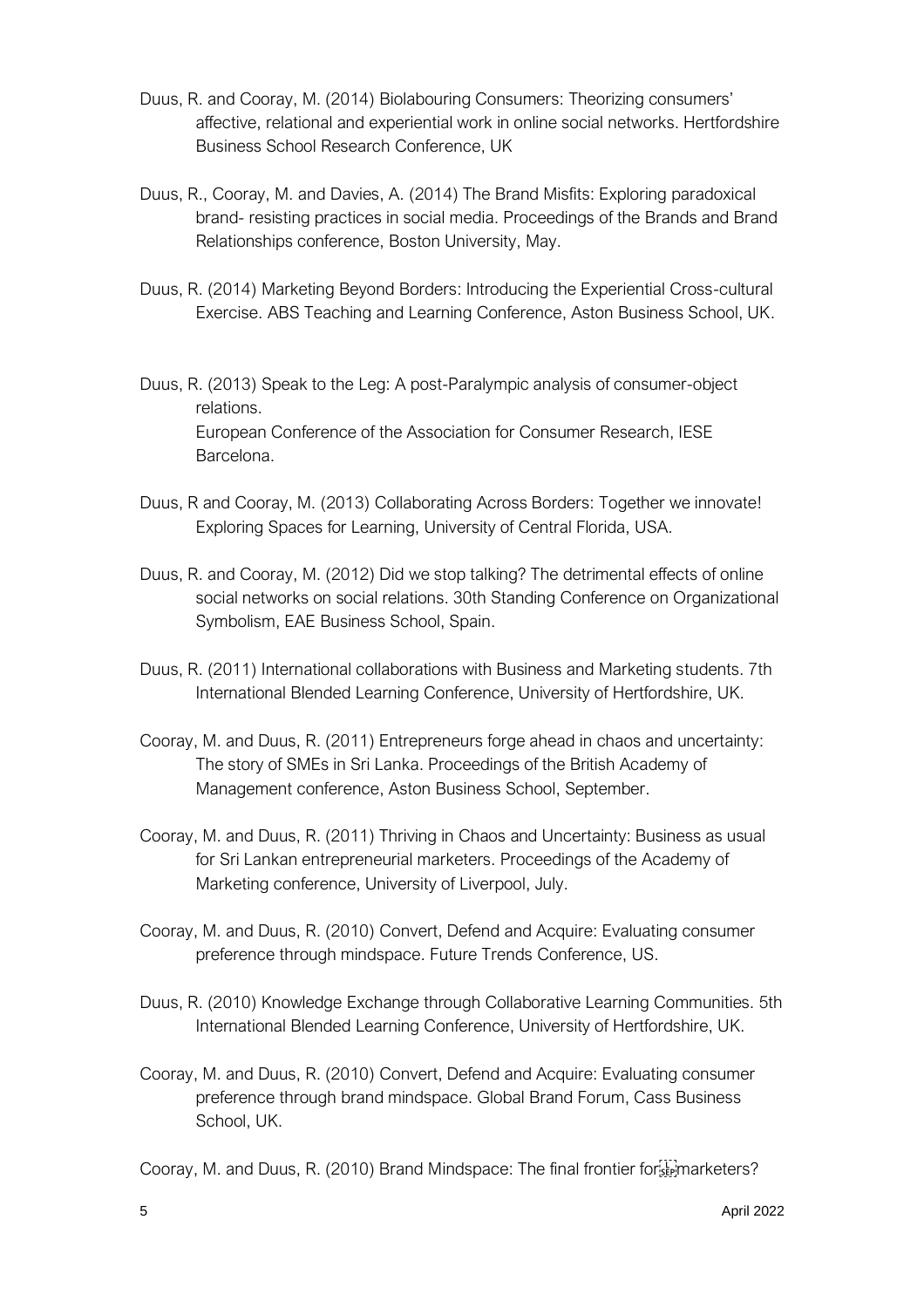Proceedings of the 6th Thought Leaders Conference on Brand Management, USI, April.

Duus, R. (2009) Do virtual learning environments help deliver a consistent learning experience? Exploring the international delivery of UK Marketing degrees. E-Leader Conference, CASA, Malaysia.

#### Academic Service

Ad-hoc reviewer for: California Management Review Journal of Business Ethics Philosophy and Technology Culture and Organization Journal of Marketing Education

#### Invited Talks

European Forum Alpbach Opening Panel Speaker – Future Speeches: Does technology foster human resilience?

UniCredit CEO Conference The Gen Z Era: Disruptors or disrupted? Vienna

The World Economic Forum Switching on a Digital Mindset, Switzerland

ETH Zurich Nonhuman Agency: Is the power shifting?, Switzerland

Bournemouth University Consumer-technology relationships, UK, November

UCL Lunch Hour Lecture Series The Power of Objects

Babson College Co-creation of Consumer Experiences in Virtual and Physical Worlds, USA

University of Leicester Marketing Communications in an Interconnected World

University of Leicester The Techno-Human: Exploring our relationships with technology

INTI International University Entrepreneurial Businesses: Succeeding in chaos and uncertainty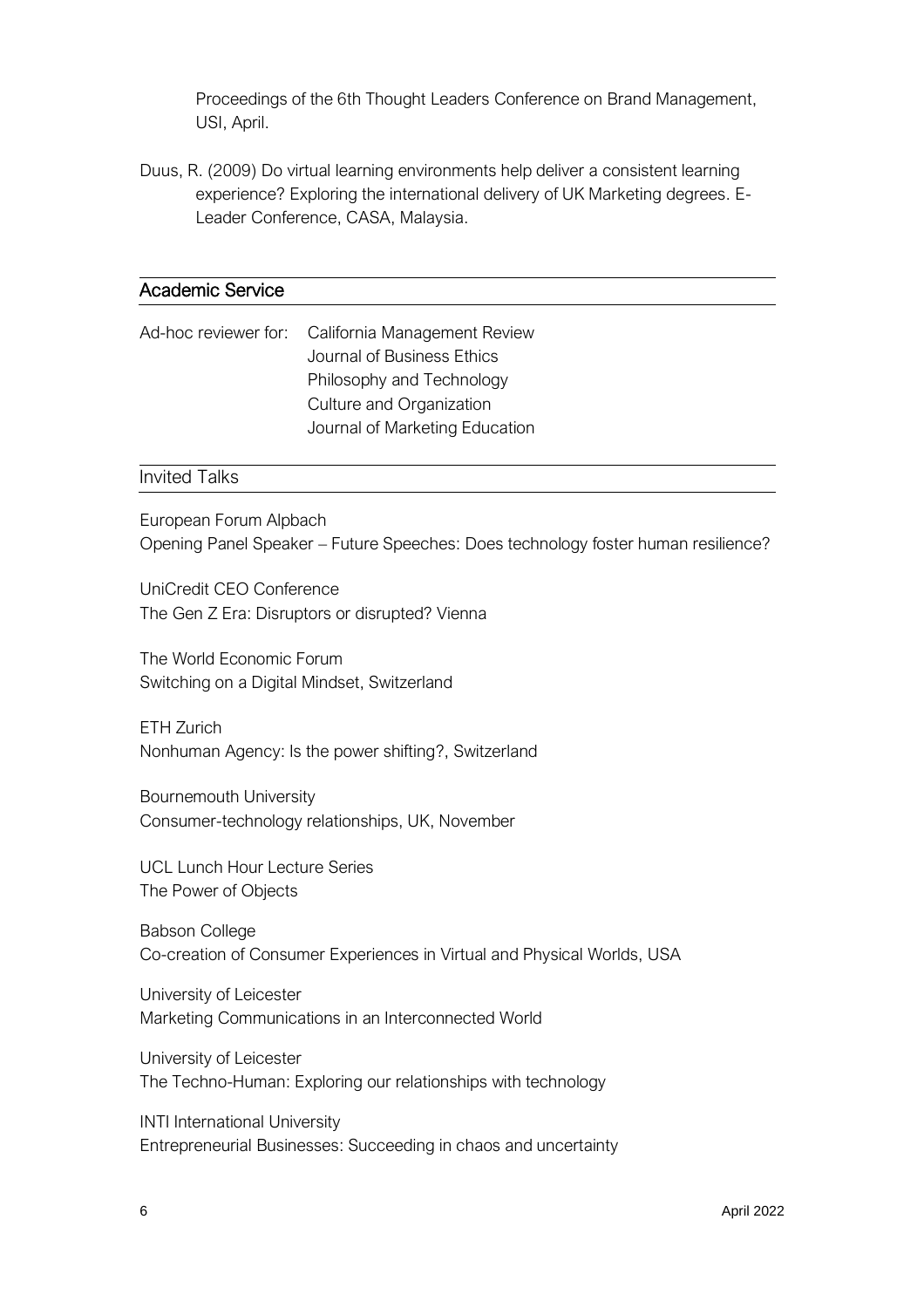# Media Publications & Interviews

| The Techno-Humane City                                                             | 28 <sup>th</sup> January 2022  | Weekendavisen                      |
|------------------------------------------------------------------------------------|--------------------------------|------------------------------------|
| A Strategizing Framework for the<br>Digital Era                                    | 4 <sup>th</sup> August 2020    | <b>IEDP</b> Developing<br>Leaders  |
| Technologies digitales: qu'en<br>pensent vraiment les jeunes?                      | 13 <sup>th</sup> August 2019   | The World Economic<br>Forum        |
| Revolt on the Horizon? How<br>Young People Really Feel About<br>Digital Technology | 22 <sup>nd</sup> May 2019      | The Conversation                   |
| Preparing students for the<br>workplace: why I introduced<br>digital assessments.  | 14th December 2018             | <b>UCL Teaching &amp; Learning</b> |
| How social media put us all to<br>work and cashed in on it                         | 18th August 2018               | Berlingske                         |
| FT Business School Newsletter                                                      | <b>July 2018</b>               | <b>Financial Times</b>             |
| The Future of Work                                                                 | 22 <sup>nd</sup> January 2018  | Ascent Magazine                    |
| Triumph: The reincarnation of an<br>iconic British brand                           | 14th January 2018              | The Independent                    |
| These three factors are critical to<br>the success of future cities                | 1 <sup>st</sup> September 2017 | The World Economic<br>Forum        |
| Kunstig intelligens overtager din<br>shopping                                      | 28 <sup>th</sup> July 2017     | Politiken                          |
| Bot until you drop                                                                 | 18th December 2016             | The Independent                    |
| Can artificial intelligence change<br>the shopping scenario?                       | 17th December 2016             | The Indian Economist               |
| How artificial intelligence is<br>changing our Christmas shop                      | 16th December 2016             | <b>Essential Retail</b>            |
| Can AI help to choose to perfect<br>present?                                       | 15th December 2016             | The 'i' newspaper                  |
| How AI is making Christmas<br>shopping more personal                               | 14th December 2016             | Newsweek                           |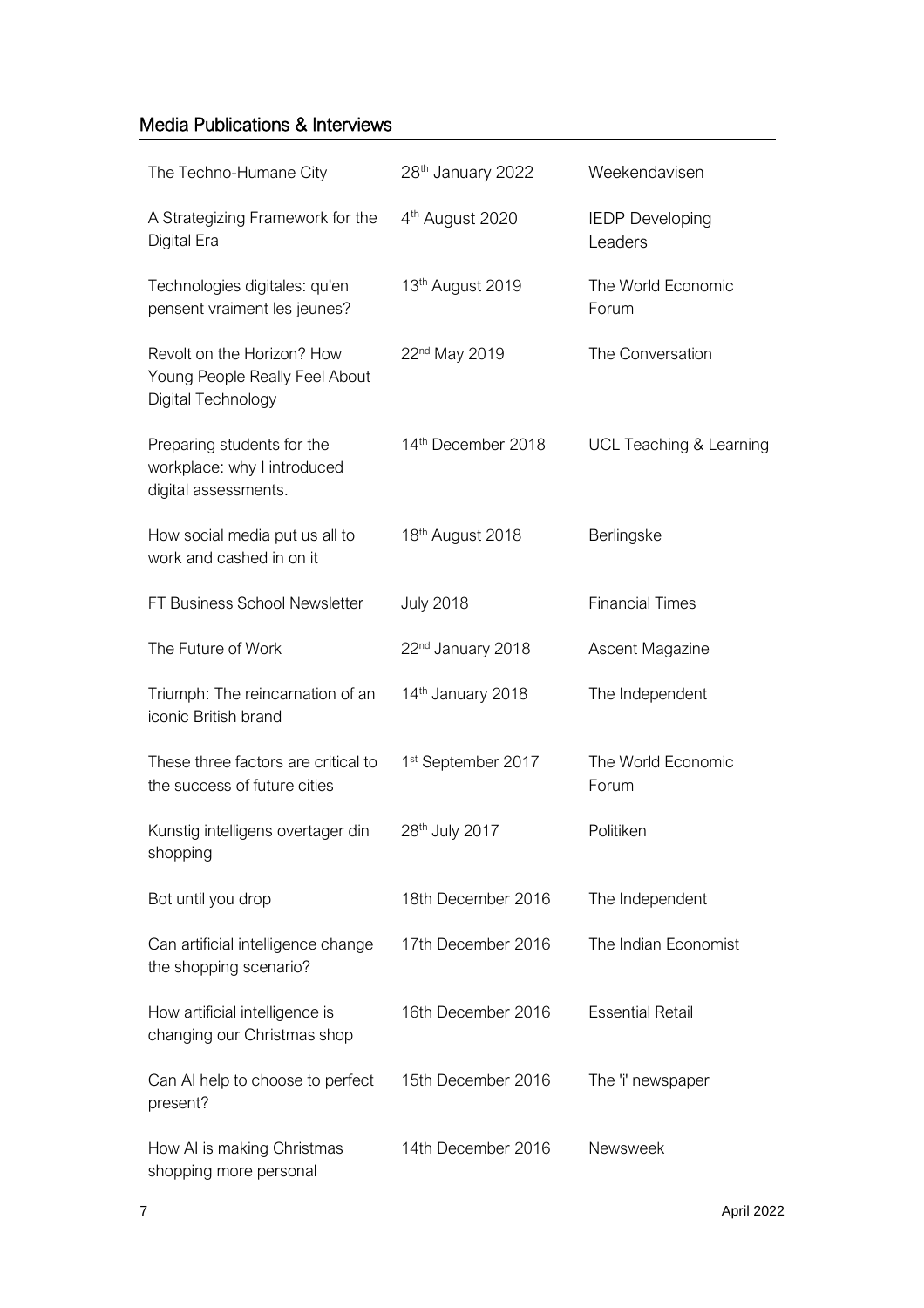| How artificial intelligence is<br>changing our Christmas shop      | 12th December 2016 | The Conversation                                 |
|--------------------------------------------------------------------|--------------------|--------------------------------------------------|
| The 5 Barriers to Effective Digital<br>Transformation              | 31st October 2016  | <b>CMI</b> Insights                              |
| Research reveals the dark side of<br>wearable fitness trackers     | 1st September 2016 | CNN Today                                        |
| The Nihilistic Angst of Quitting<br>Your Fitbit                    | 29th August, 2016  | New York Magazine,<br>Science of Us              |
| Gennemsigtighed og demokrati                                       | 19th August 2016   | WeekendAvisen                                    |
| Putting new age organizations on<br>'ICE'                          | 12th July 2016     | (Feature article)<br>The World Economic<br>Forum |
| How much does technology mess<br>with your wellbeing? (Comment)    | 5th April 2016     | Virgin Entrepreneur                              |
| The importance of open data                                        | 11th February 2016 | The World Economic<br>Forum                      |
| Warum die Zukunft auf öffentliche<br>Daten baut                    | 14th March 2016    | Netz Piloten                                     |
| The future will be built on open<br>data - here's why              | 5th February 2016  | The Conversation                                 |
| Big-data analytics: the power of<br>prediction (Expert comment)    | 27th January 2016  | <b>Public Finance</b>                            |
| Wearable fitness trackers: the<br>dark side                        | 27th December 2015 | The Independent                                  |
| How to get digital transformation<br>right                         | 20th November 2015 | Ashridge-Hult Business<br>School Blog            |
| Assessing the fitness of wearable<br>tech (Expert comment)         | 16th November 2015 | The New York Times                               |
| Uga the Bulldog, Handsome Dan<br>and why university spirit matters | 27th October 2015  | The Conversation                                 |
| Når robotter tager beslutninger<br>for os                          | 17th August 2015   | Berlingske Tidende                               |
| How a data deluge leaves us<br>struggling to make up our minds     | 21st July 2015     | The World Economic<br>Forum                      |
| 8                                                                  |                    | April 2022                                       |